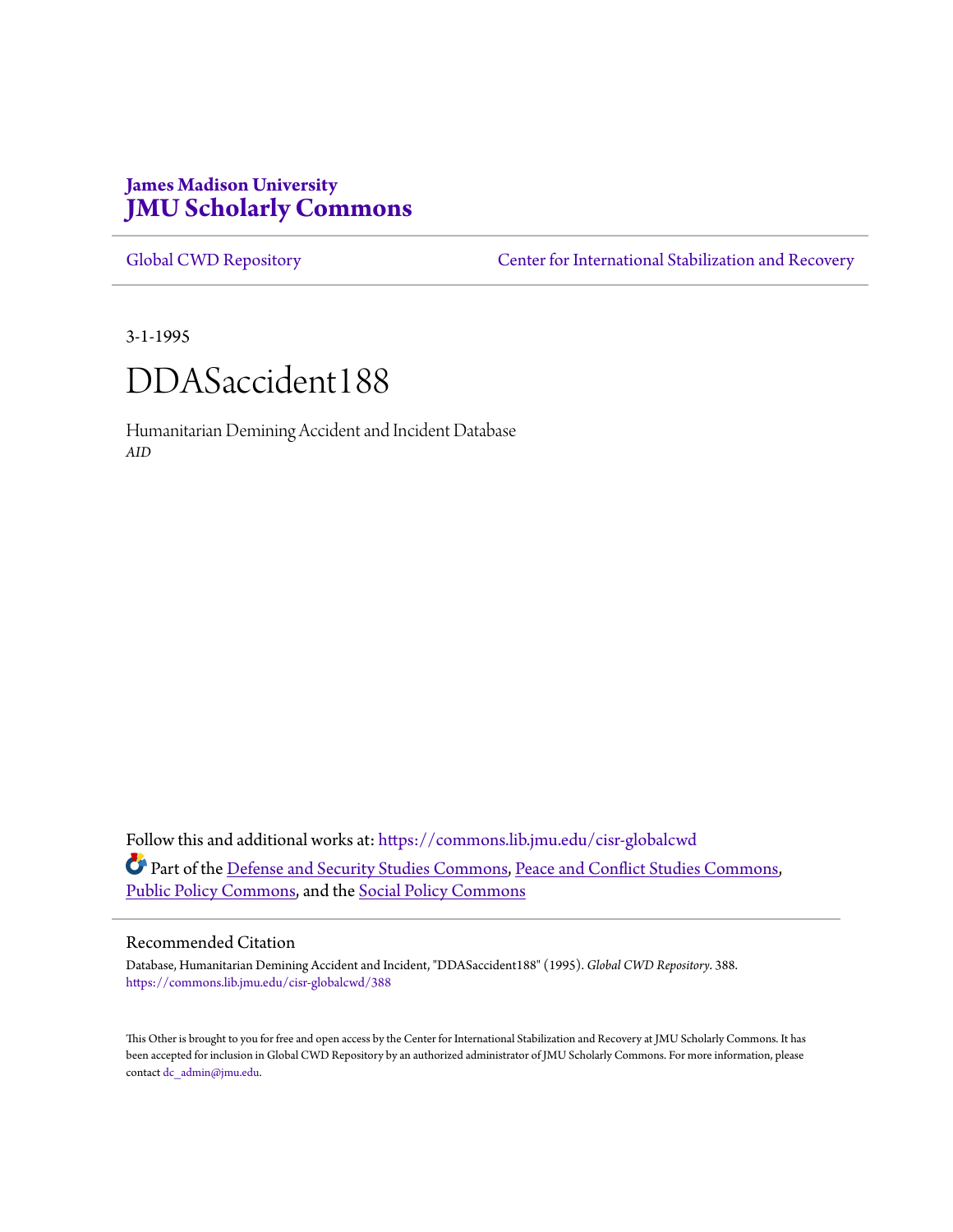## **DDAS Accident Report**

#### **Accident details**

**Report date:** 18/05/2006 **Accident number:** 188 **Accident time:** 08:20 **Accident Date:** 01/03/1995 **Where it occurred:** Snam Ampil, Khompot Province **ID original source:** PRM [date inferred] **Name of source:** CMAC **Organisation:** Name removed **Mine/device:** PMN-2 AP blast **Ground condition:** not recorded **Date record created:** 14/02/2004 **Date last modified:** 14/02/2004 **No of victims:** 1 **No of documents:** 2

**Country:** Cambodia

**Primary cause:** Unavoidable (?) **Secondary cause:** Victim inattention (?) **Class:** Victim inattention **Date of main report:** 01/03/1995

**Map details** 

| Longitude:              | Latitude:                    |
|-------------------------|------------------------------|
| Alt. coord. system:     | <b>Coordinates fixed by:</b> |
| Map east:               | Map north:                   |
| Map scale: not recorded | <b>Map series:</b>           |
| Map edition:            | Map sheet:                   |
| Map name:               |                              |

### **Accident Notes**

no independent investigation available (?)

victim ill (?)

## **Accident report**

At the time of the accident the demining group operated in three-man teams with a two-man drill. In this one deminer used the detector and marked any signals while another looked for tripwires, cut undergrowth and excavated any detector readings. A third deminer was resting. The three rotated at fixed intervals.

The country MAC Accident summary sheet stated that the accident occurred on  $3<sup>rd</sup>$  January 1995. All documents in the accident file located in January 1999 gave the date as 1<sup>st</sup> March 1995.

A n internal inquiry report was located and translated from the original Khmer. It was apparently derived from a statement made by an expatriate Technical Advisor. The following summarises its content.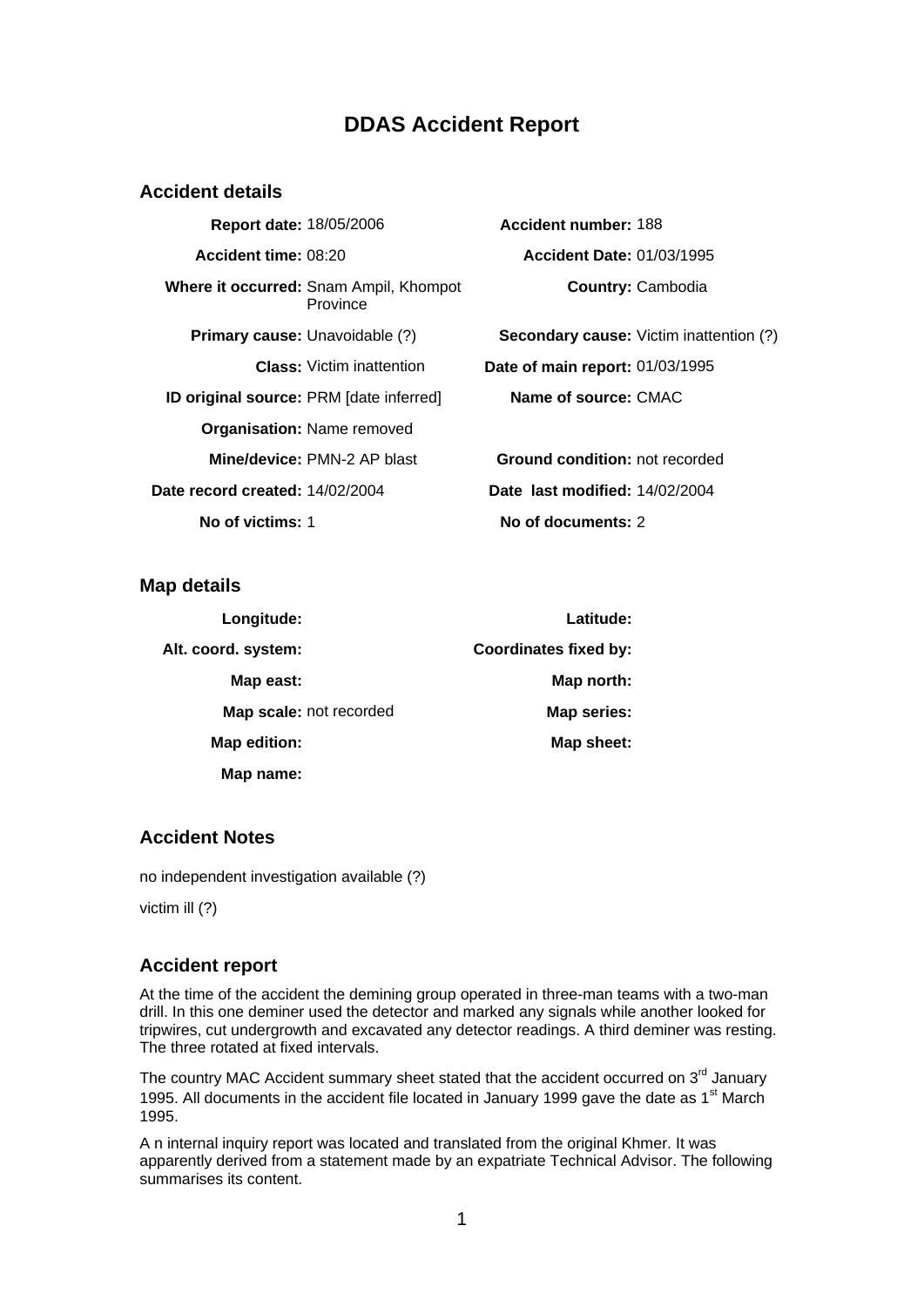At 08:20 the victim located a mine and bent down to place a marker. At that point he had a dizzy spell and fell towards the mine, initiating it with the side of his head. He suffered serious injuries to his head and eyes and a broken arm (photographs elsewhere in the file also showed small bandages applied to his abdomen and right knee).

The mine was identified as a PMN-2 by fragments found at the site. After first aid the victim was taken to Khampot Provincial Hospital, leaving at 8:30.

A Technical Advisor who was present at the operations site gave a statement dated  $1<sup>st</sup>$  March 1995. He stated that he heard an explosion at 08:20 and arrived at the accident site after driving the ambulance to the start of the mined area. He noted that the victim had received injuries to "the face, hands, inside right leg, and numerous cuts to other parts of his body". No-one else was injured.

The Technical Advisor was of the opinion that the victim had got a signal from his detector and had squatted down to place the mine marker. He called to his partner and then lost his balance on the uneven ground. He ventured that the victim tried to avoid the mine as he fell but hit it with the left side of his face, which explained the nature of his main injuries.

He felt that the accident was not caused by neglect, and was the result of the victim losing his balance on uneven ground.

Other statements in the report only referred to events after the accident.

A brief statement by the victim was included in which he was asked why he fell over and he said he had suddenly felt dizzy.

#### **Conclusion**

The investigator concluded that the accident was not caused by poor technique, but by the poor health of the deminer.

#### **Recommendations**

The investigator recommended that all deminers should have a medical check-up every three months to assess their fitness for demining work. He advised that the victim should receive full compensation for his injuries as he did not breach SOPs.

#### **Victim Report**

| Victim number: 238                          | Name: Name removed                        |
|---------------------------------------------|-------------------------------------------|
| Age: 25                                     | <b>Gender: Male</b>                       |
| <b>Status: deminer</b>                      | Fit for work: not known                   |
| <b>Compensation: US\$3,800</b>              | <b>Time to hospital: not recorded</b>     |
| <b>Protection issued: Safety spectacles</b> | <b>Protection used: Safety spectacles</b> |

#### **Summary of injuries:**

INJURIES

minor Body

minor Hand

minor Leg

severe Eyes